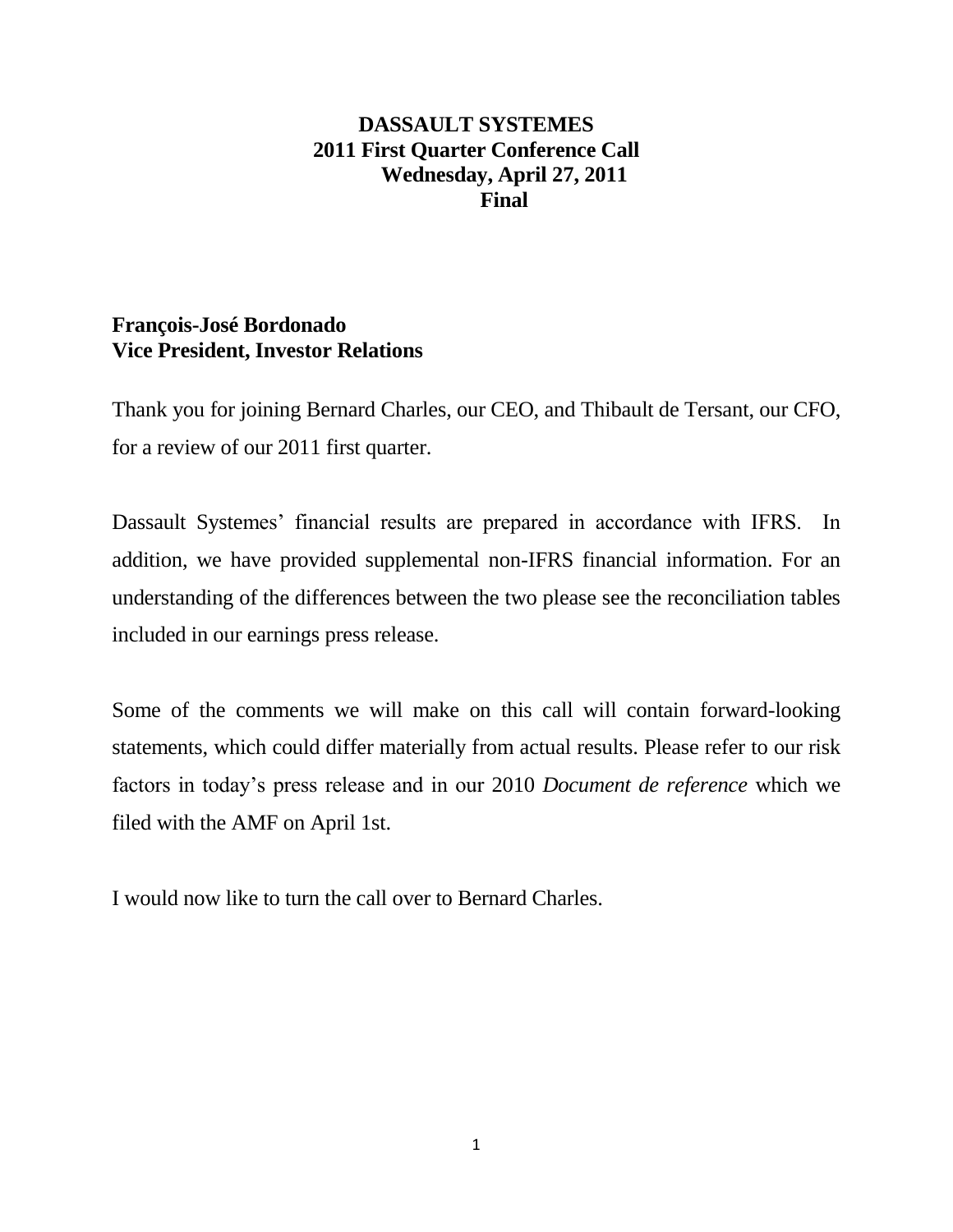# **Bernard Charles President and Chief Executive Officer**

## **Summary**

Dassault Systemes delivered a solid first quarter 2011 as our numbers demonstrate.

- $\triangleright$  At the top-line, total revenue of 410 million euros increased 29 percent in constant currencies. New licenses revenue was up 28 percent in constant currencies. The revenue dynamic was good in all three geographic regions.
- $\triangleright$  At the bottom-line earnings were up 47 percent demonstrating our operating leverage.
- $\triangleright$  We had several major new Version6 announcements, and are progressively building a broad base of references, truly enterprise-wide references.
- $\triangleright$  On industry diversification, two acquisitions we completed further advance our diversification, and broaden our offerings to target industries. With Intercim, we have acquired a company with technology to expand DELMIA's footprint enabling companies to close the loop between the shop floor and manufacturing engineering. The acquisition strengthens our offerings for advanced and regulated industries where, for example, certification is important. With Enginuity we help accelerate product innovation in formulabased industries such as CPG and pharmaceuticals where formulation is at the heart of the product.

We continue to focus on returning an important portion of earnings to shareholders. Our Board of Directors has proposed a 17 percent increase in our cash dividend.

## **Our Presence in Japan**

Now let me turn to Japan and provide some details here.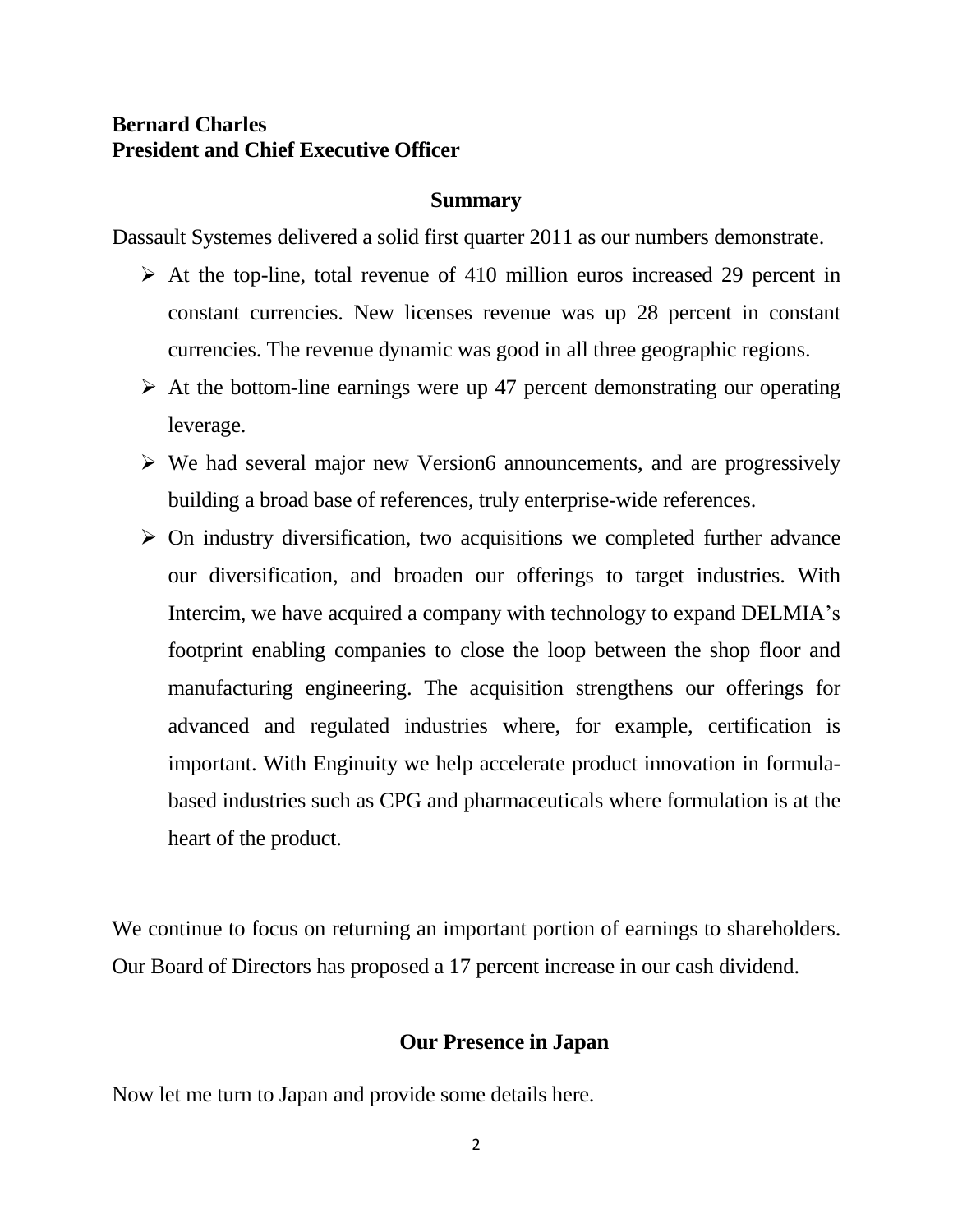Our local teams and partners were quite amazing following the earthquake, quickly assuring continuity of operations in order to be positioned to support our customers. This support took many forms. In total we have about 400 employees in Japan and a very strong network of resellers and partners.

Japan is one of the four largest markets in the world for industrial companies. We have a strong position in this country, with long-standing relationships. I visited Japan earlier this month and met with a number of our customers to understand firsthand the situation. In large measure the infrastructure in Japan is intact and most customers' facilities are up and running. The issue is the indirect effect from supply chain disruptions, resulting in some companies not running at planned levels at their manufacturing facilities in Japan or elsewhere in the world. What is important, however, is that production volumes are not impacting product development plans.

While we anticipate seeing a lower level of new business activity over the next two quarters in Japan, we believe it will be largely limited to new license revenue with minimal effects on recurring revenue. The large majority of our revenue in Japan is of a recurring nature. New licenses revenue in Japan represents about 3 to 4 percent of our total revenue. Following this period, we anticipate continuing to grow our business with companies of all types in this important market.

#### **Reconfirming 2011 Financial Growth Objectives**

So having assessed the near-term impact we may see from customers in Japan, we are able to reconfirm our 2011 financial growth objectives. Taking into account our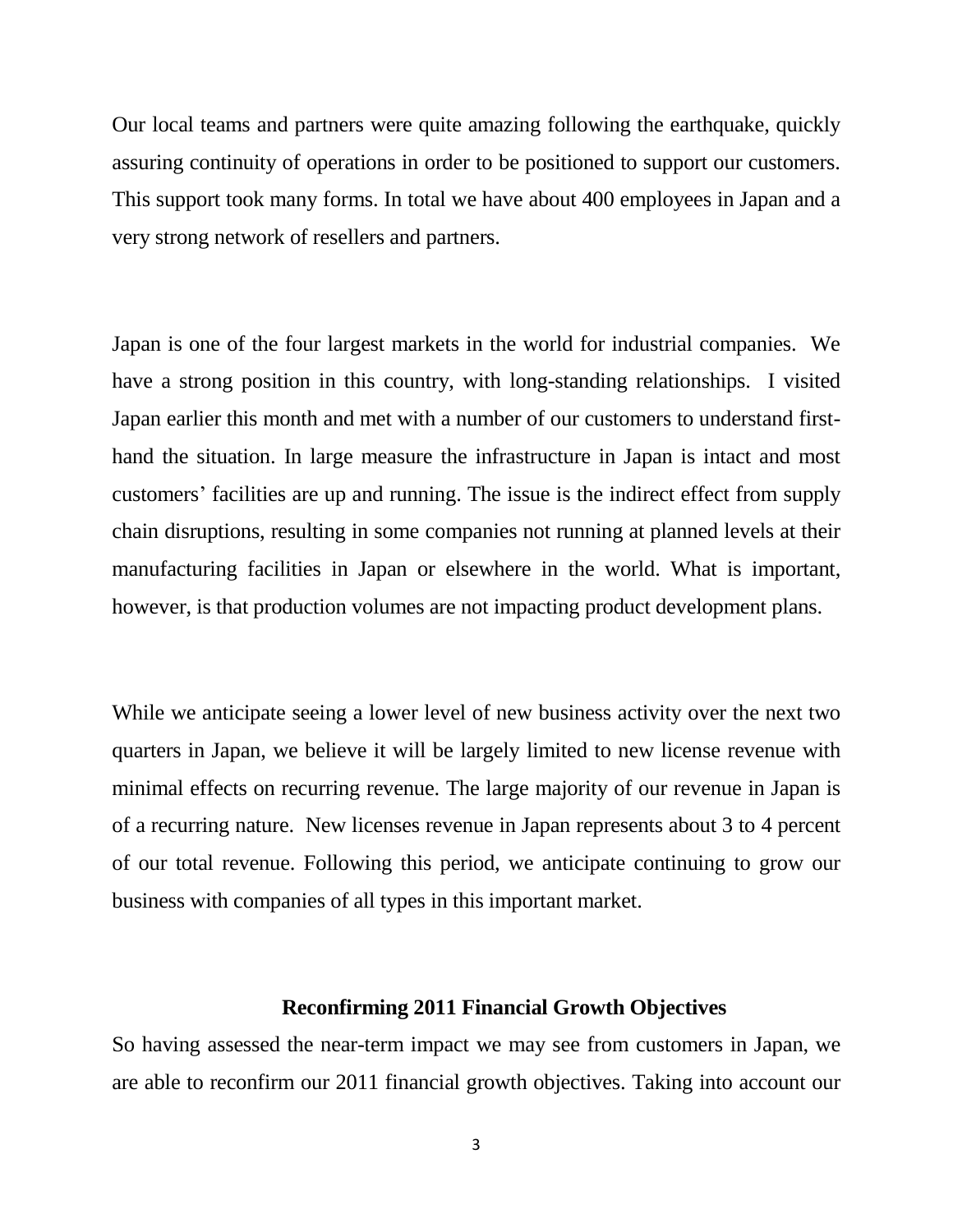first quarter results, anticipated customer demand in other countries and regions, and recent acquisitions, I believe we are well positioned to achieve our objectives for the full year 2011.

Let me turn the call to Thibault at this time.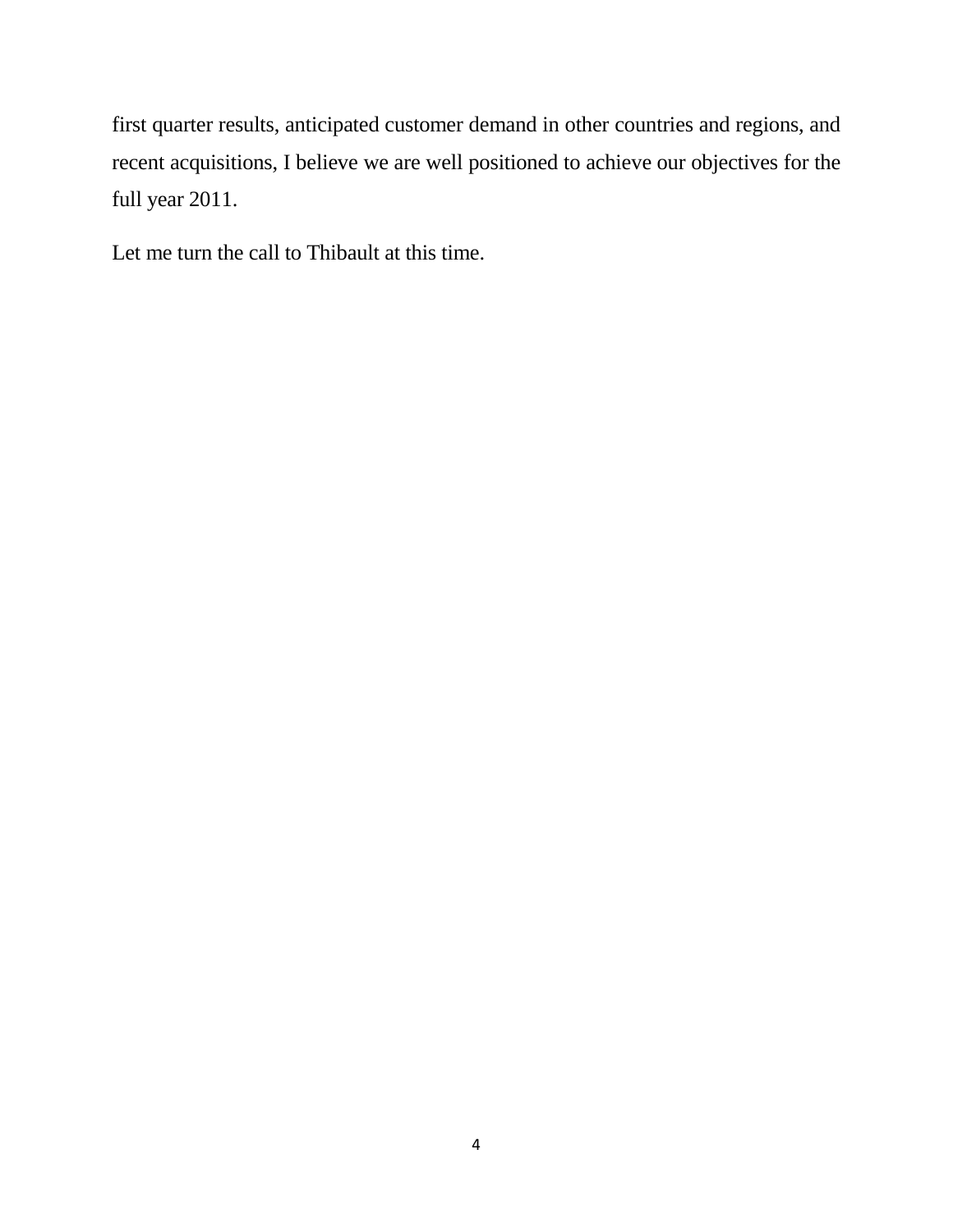# **Thibault de Tersant Senior EVP and CFO**

## **IFRS/non-IFRS Differences**

My comments today are based upon our non-IFRS financial results. In our press release tables you can find the reconciliation of our non-IFRS to IFRS data. At the revenue level the differences are very minor in the first quarter, as we had less than one million of deferred revenue.

## **Acquisitions**

Our financial results for the first quarter of 2011 reflect the significant increase in our direct sales force following the integration of IBM PLM as of April 1, 2010. The comparisons also reflect the acquisitions of Exalead and Geensoft since July  $1<sup>st</sup>$  of 2010.

## **First Quarter Summary**

Turning to our first quarter financial performance,

- $\triangleright$  Non-IFRS revenue was 410 million euros, up 29 percent in constant currencies. Adjusting for the better evolution of currency, we came in just above the top end of our revenue range.
- $\triangleright$  In total, software revenue increased 31 percent in constant currencies, with PLM software revenue up 36 percent and Mainstream 3D software revenue up 16 percent.
- $\triangleright$  In constant currencies, new licenses revenue increased 28 percent led by a strong performance of our indirect channels, benefiting CATIA and SolidWorks as well as 3DVIA.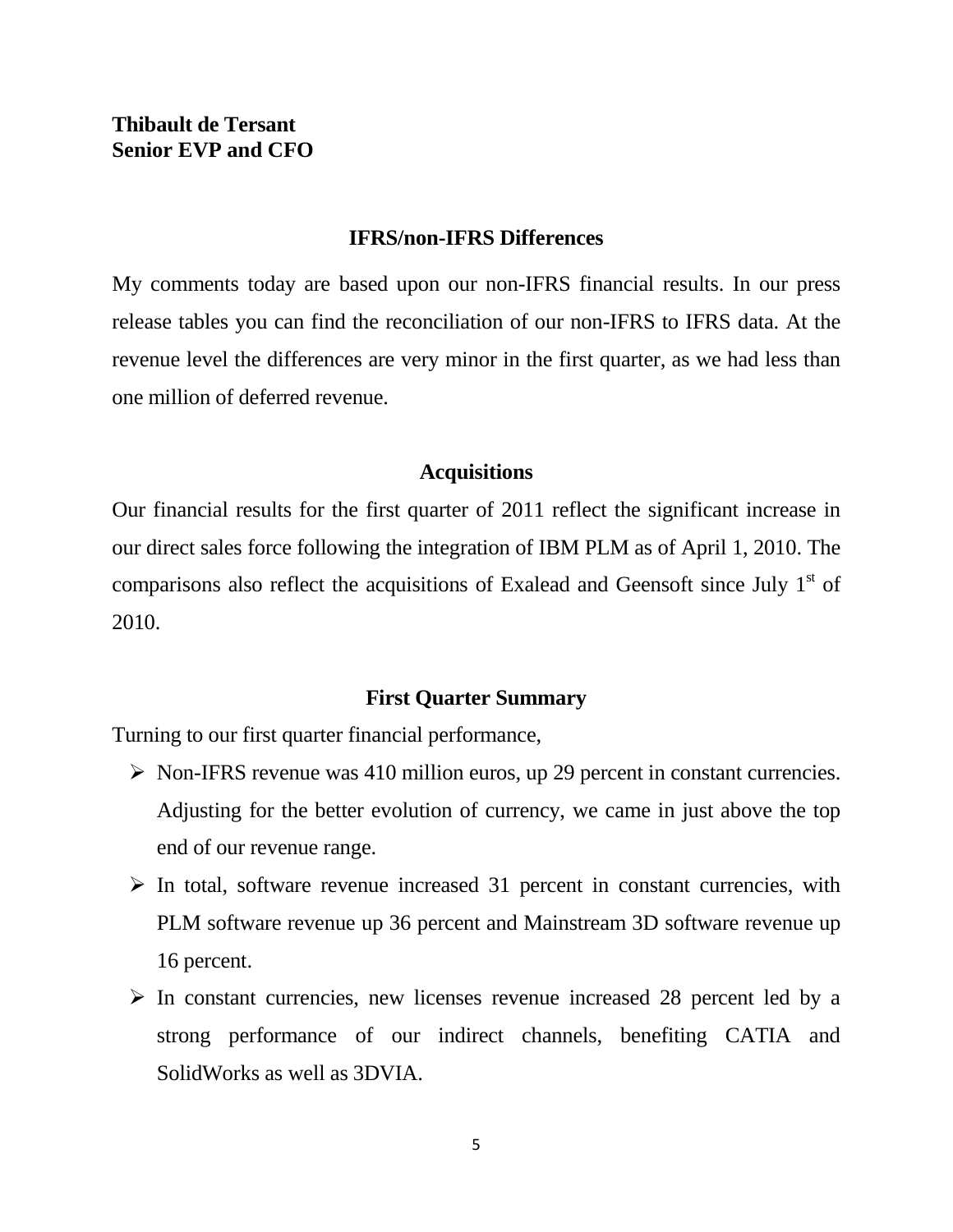- $\triangleright$  Recurring revenue increased 32 percent in constant currencies. We are seeing a good evolution of maintenance revenue as higher new seat activity translates into increases in maintenance revenue. SIMULIA's first quarter growth is an important indicator for the year, since its revenues are largely recurring in nature. Here the results were encouraging with SIMULIA software revenue up double-digits in constant currencies. So a good outlook for the year for our simulation business. As anticipated we had no one-time events for maintenance such as we saw with the recoveries last year, so a good base to use for analysis and modeling.
- $\triangleright$  Our services revenue was up 14 percent in constant currencies. The services gross margin reflects the fact that we had multiple initial projects underway. Typically with larger customer projects, once awarded a contract you begin with a proof of concept and then ramp up the engagement from there once the proof of concept has been reviewed.
- $\triangleright$  Our operating margin increased to 28.3 percent from 22.1 percent, virtually all from operating leverage. Currency and tax reclassifications had a slight beneficial impact of about 40 basis points each.
- $\triangleright$  Earnings are the highlight of the quarter, up 47 percent to 63 cents. These results all come from operations – due to higher revenue. Income tax was in line with our expectations and financial income did not contribute to the growth of earnings.

## **Regional Review**

From a regional perspective, the first quarter was generally as anticipated with the exception of Japan where we did see some impact on the last three weeks in new business activity. In Europe revenues were up 32 percent, with a good performance in most regions. In the Americas, revenues increased 22 percent, with an improving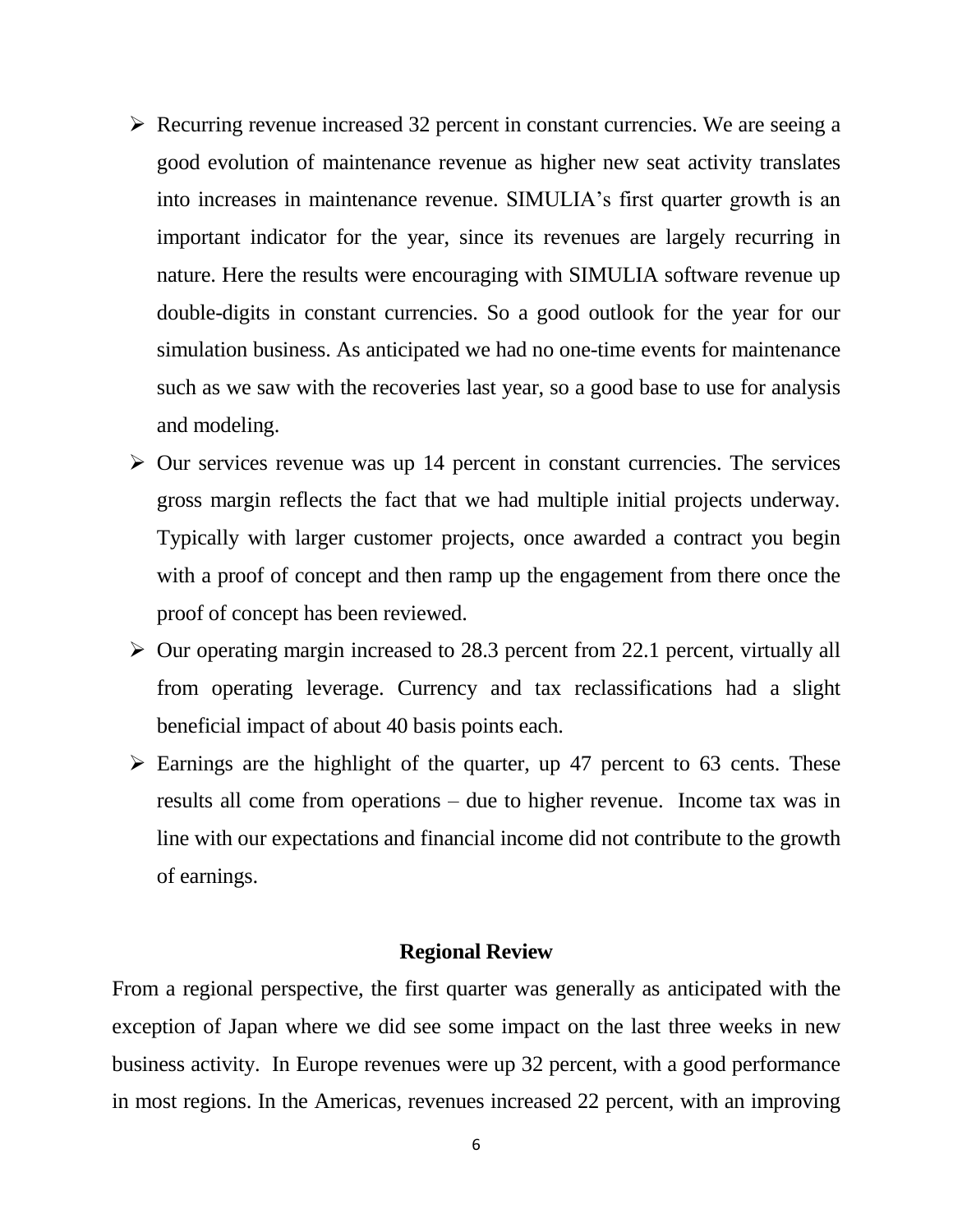dynamic. And in Asia revenue growth was 32 percent, with a strong quarter in particular in China, India, Korea, and the rest of Asia. Just as a reminder, all these figures are in constant currencies.

## **Expanding Market Reach with Our Indirect Channels**

Our first quarter performance illustrates the value of our go-to-market strategy with both our direct sales and equally strong indirect sales channels enabling us to expand our market reach geographically, by user types, by industries and by application domains.

We benefited from a strong performance of our Professional Channel leading to a very good quarter for SolidWorks. Looking at the numbers, Mainstream 3D software revenue increased 16 percent in constant currencies. SolidWorks seats licensed during the first quarter increased 23 percent to 12,128 seats and the average selling price increased 2 percent in constant currencies.

The success of SolidWorks multi-product strategy is quite evident, with sales of it simulation and PDM products as well as 3DVIA representing about 20 percent of the Professional Channel revenue in the first quarter. Citing just a few of its many wins in the quarter, in our presentation you will see that Seagate in the United States is using both SolidWorks and its PDM solutions to provide a worldwide standardized platform for design. In Singapore, Panasonic is using SolidWorks as well as its PDM and simulation software resulting in higher productivity.

CATIA's strong performance was led by our PLM Value Solutions Channel. Total CATIA non-IFRS software revenue increased 44 percent, with CATIA new licenses revenue up 34 percent, both figures in constant currencies.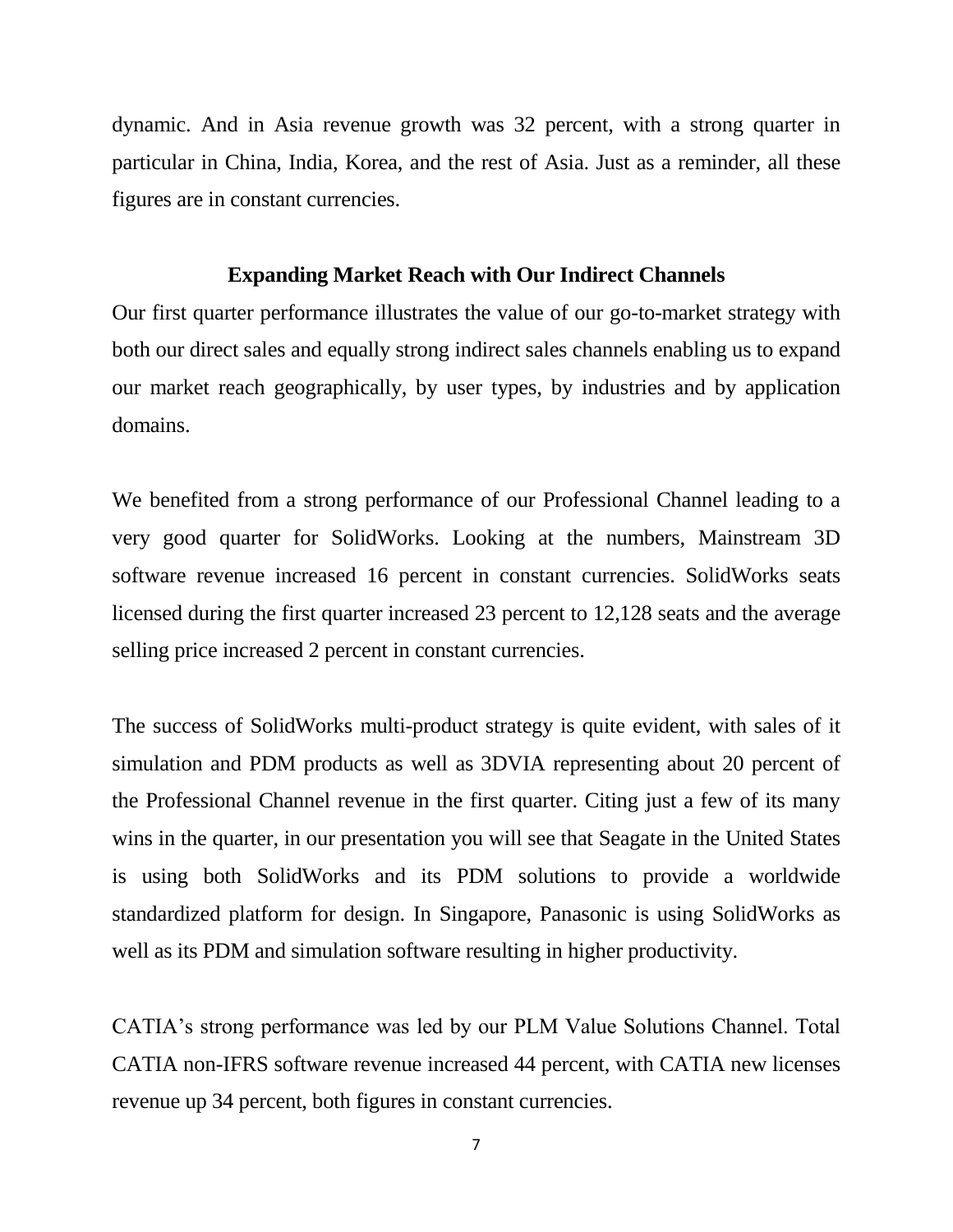Some of the many reasons SMB customers select CATIA are highlighted in our presentation. Concours Mold in Canada was able to cut its cycle time by 30 percent by using CATIA to validate designs before production begins. Blu Homes, a construction company based in the U.S., is able to ship pre-fabricated homes more economically thanks to CATIA's integrated analysis capabilities. And Tool and Die Solutions in South Africa is able to reduce material waste through better designs with CATIA.

So, all in all, we had a very good performance by our indirect channels in both the PLM and Mainstream 3D markets.

## **Acquisitions**

Turning now to acquisitions, during the first quarter we acquired 100 percent of Intercim, a company with whom we previously had a minority investment. The acquisition price was 30 million US dollars in cash. We will include Intercim in our results commencing in the second quarter as part of Other PLM. The company has approximately 65 employees and is headquartered in the United States. For 2010 Intercim had revenues of 10 million US dollars. In connection with this acquisition our investment generated a gain, which we have excluded from our non-IFRS financial revenue this quarter.

Earlier this morning we announced a second acquisition, Enginuity. The company has approximately 25 employees, with most of them in research and development. Enginuity is based in Connecticut.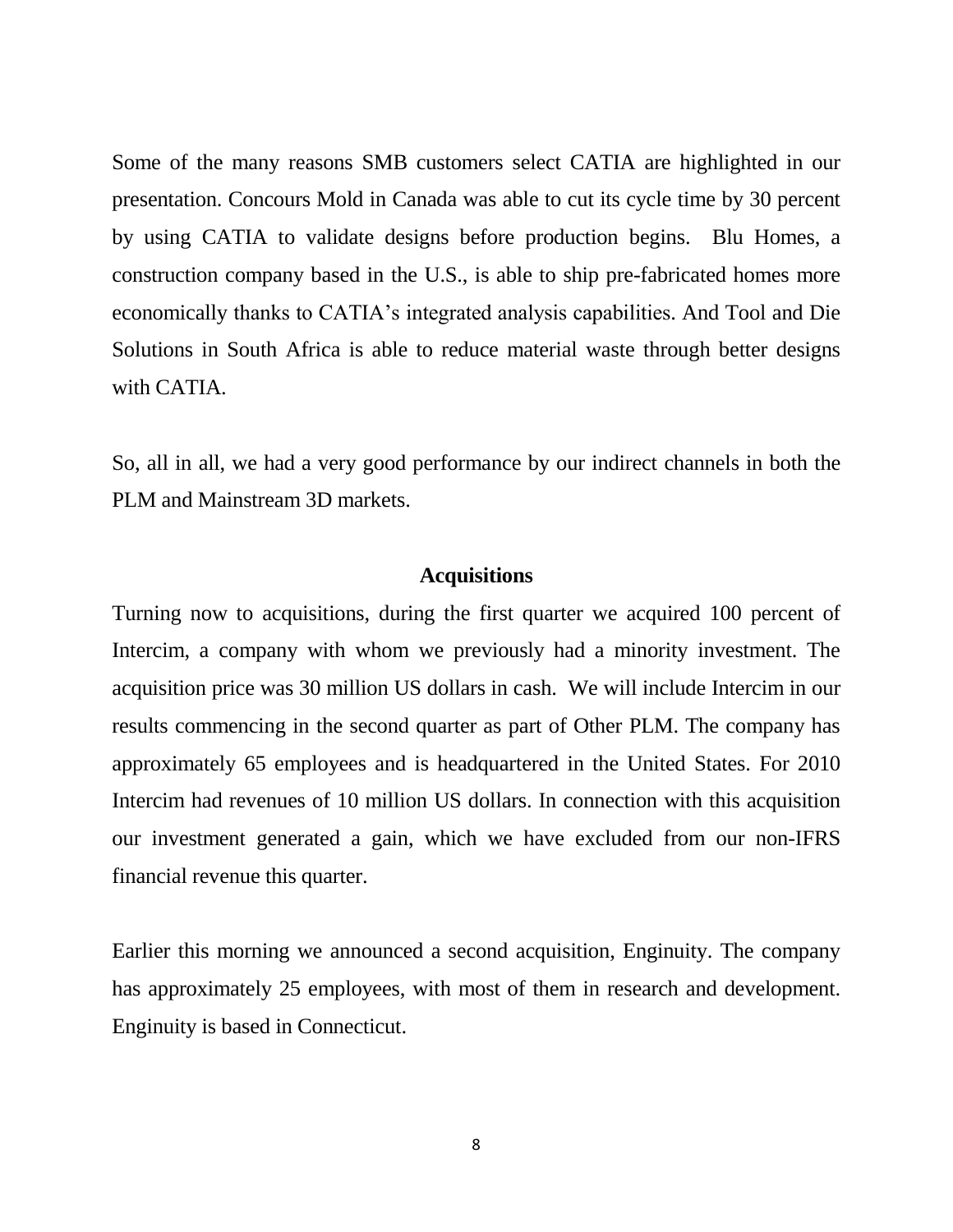#### **Cash Flow**

Our cash flow from operations during the first quarter was pretty strong at 134 million euros.

#### **Share Repurchases**

In addition to acquisitions, we have been using our cash for share repurchases to offset potential dilution from stock option exercises. During the first quarter we did 111 million euros of share repurchases. As I mentioned on our fourth quarter call, one of our largest stock option plans dating back to 2001 was reaching expiration which it did in March of this year. In connection with this expiration a large number of stock options were exercised.

## **Cash Dividends**

With respect to our cash dividend, our goal is to maintain a pay-out ratio of about 30 percent of IFRS net income. Given our strong growth in earnings in 2010, the Board of Directors is recommending a 17 percent increase in the cash dividend to be distributed in June if approved by shareholders.

## **2011 Financial Objectives**

Turning to our financial objectives for 2011, we are lowering our reported revenue range for the year by 10 million euros to reflect the evolution of currency, but are reconfirming our growth objectives for revenue, earnings and operating margin. We are confident in our 2011 goals to deliver new license revenue growth of about 15 percent in constant currencies and a further improvement in our non-IFRS operating margin to about 29 percent and earnings per share in the range of 2.64 to 2.75 euros. In constant currencies, this represents a double-digit earnings per share growth goal.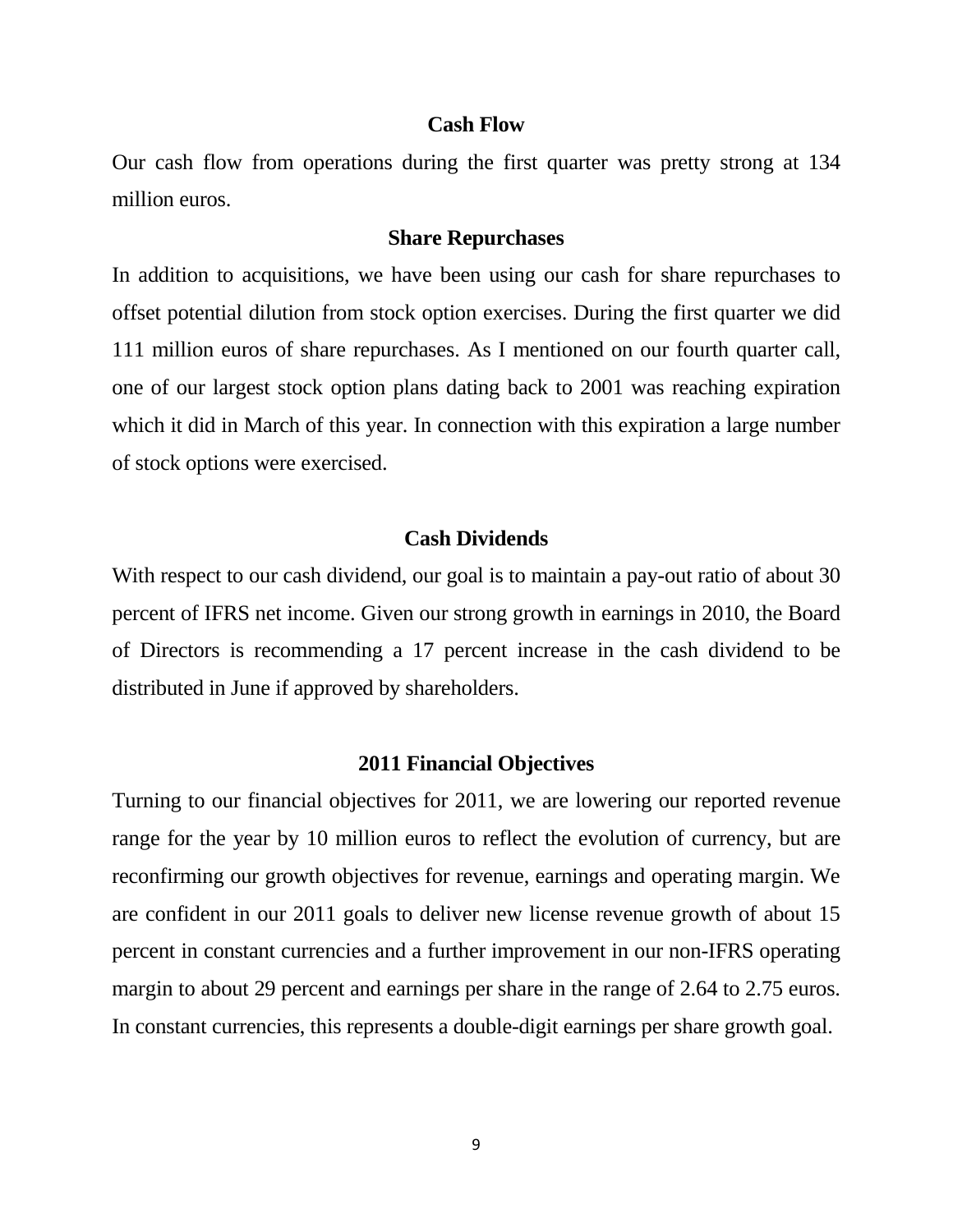For the second quarter objectives, we have set a non-IFRS total revenue objective of about 400 to 410 million euros, representing growth of about 8 to 10 percent in constant currencies, an operating margin of about 26 to 27 percent and a non-IFRS EPS objective of about 56 to 61 cents per share. We are anticipating a stronger impact from Japan's events on our second and third quarter results. Finally, I would point out that the base of comparisons for both operating margin and EPS are very strong. The year-ago quarter in part benefited from the 2009 efficiency program as well as two quarters of tax reclassifications and some favorable currency tailwinds.

We are updating our currency exchange rate assumptions. For the US dollar, we are now assuming an exchange rate of 1.45 per euro, up from 1.40 dollars per euro and for the Japanese yen, 120 yen per euro. For the full year, this calculates out to an average rate of 1.43 dollar per euro and 118 yen per euro.

At these assumption levels they have a negative impact of about 3 points of growth at both the revenue and EPS levels.

Let me turn the call back to Bernard now.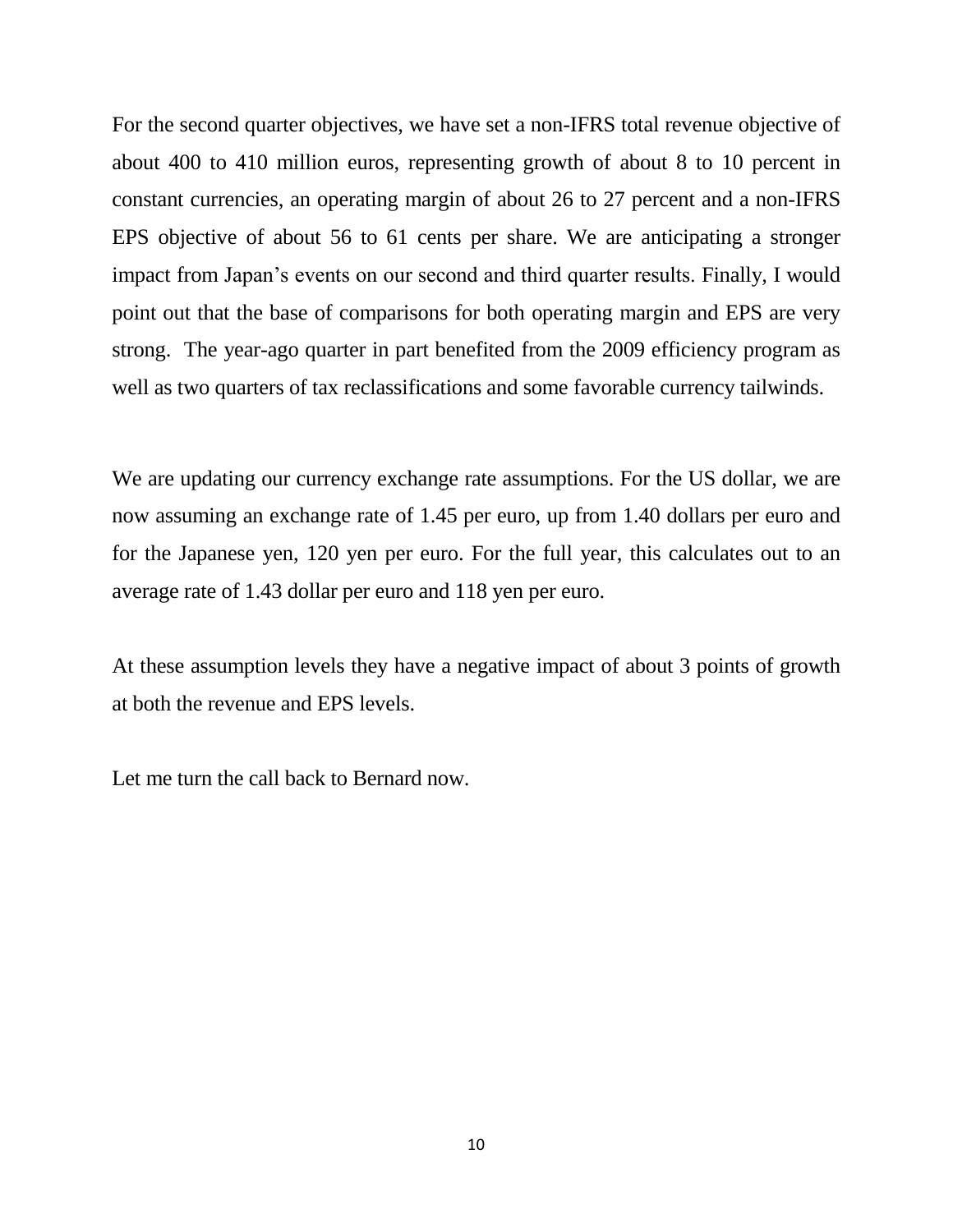Thank you, Thibault.

## **Helping Customers to Meet their Strategic Priorities**

Helping our customers to meet their strategic priorities is driving the adoption of our products. Our software brings significant value to companies at both the top- and bottom-line. We are focused on their most critical product evolution and business processes – driving innovation, product quality, time-to-market, supply chain collaboration, IP protection and regulatory compliance are just some of the many critical areas where we bring value to companies.

- $\triangleright$  For example, customers are able to increase operational efficiency through enhanced innovation and accelerated development capabilities. These issues were important in Jaguar Land Rover's selection of Dassault Systemes in March. This was a significant competitive win and a full Version6 win. We were selected after an 18 month careful evaluation. We will be replacing the legacy PDM system. In addition, to being a full Version6 win, there is also a second contract related to systems.
- $\triangleright$  For CLAAS, one of the world's leading agricultural engineering companies, our software enables global collaboration across CLAAS' 14 production sites as well as the adoption of common processes. With the Version6 infrastructure which is all new, we really do provide a breakthrough in collaboration technology with online, real-time collaboration on the same data product model and process model.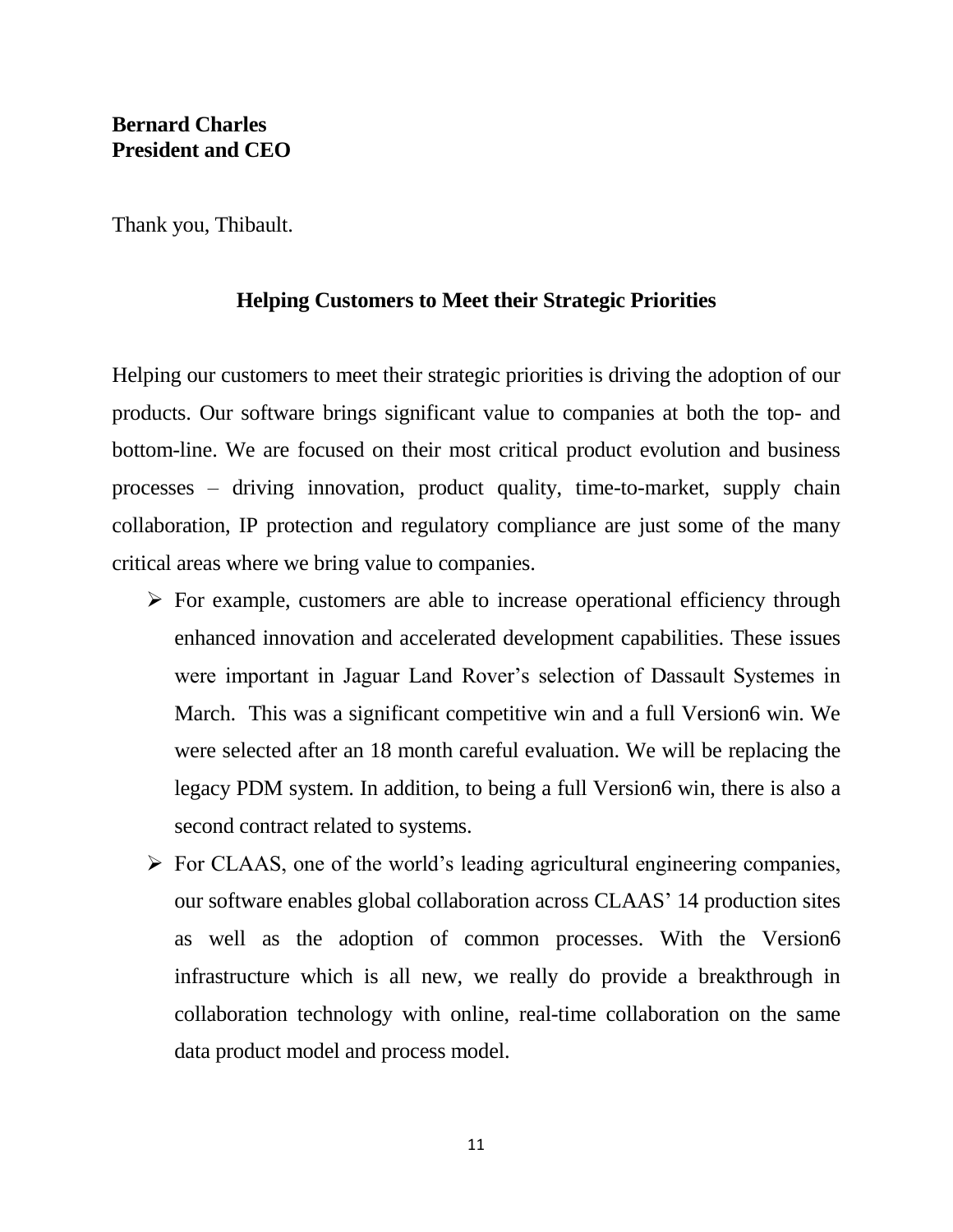- $\triangleright$  The management and protection of intellectual property was an important reason for US headquartered Parker Aerospace's selection of ENOVIA Version6 in order to ensure compliance with export control rules.
- $\triangleright$  With Exalead companies are able to more effectively harness information intelligence from all sources as we have discussed while at the same time having a clearer and simpler view from a business intelligence perspective. One example of this is what is being done with Exalead by the French National Library. They have had a large-scale digitalization effort underway, encompassing more than one million works to date. Thanks to Exalead they now have a good view into this massive digital asset – using Exalead's advanced linguistic and semantics search attributes, benefiting from its high performance, which is critically important given the size of this digital database, as well as the flexibility that Exalead brings in designing searchbased applications to provide very useful user experiences.
- $\triangleright$  Moving to the consumer goods industry, we have a close partnership with Nestle on marketing campaigns which effectively turn cereal boxes into video games with our lifelike 3D-based technology. Nestle is in its third year of a very successful advertising campaign which is now in 53 countries.

# **Further Advancing Our Diversification Strategy with Intercim and Enginuity Acquisitions**

My examples also demonstrate our increasing industry diversification. In that regard, let me turn briefly to our two most recent acquisitions which further support our diversification strategy and also broaden our offerings.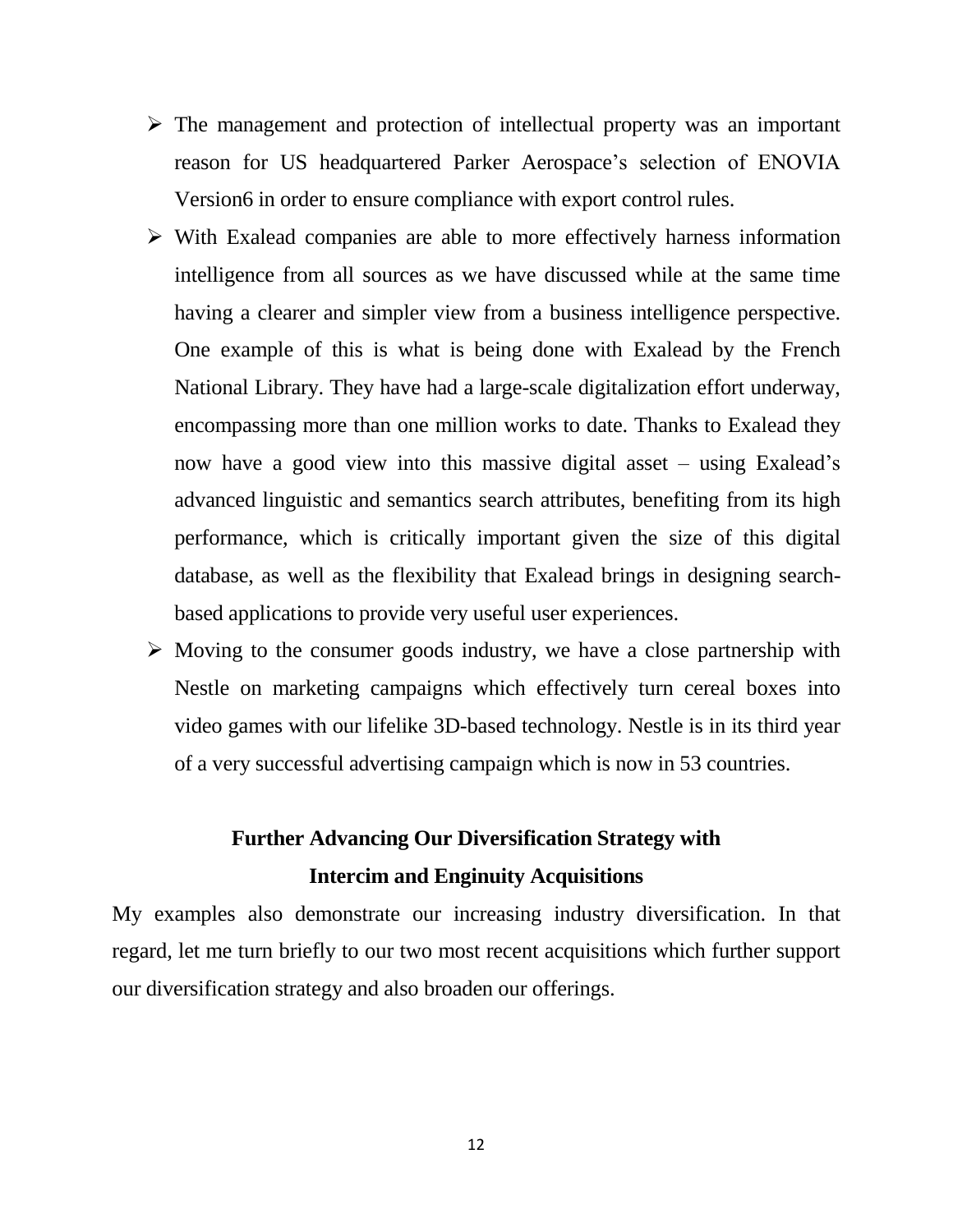With respect to DELMIA, last quarter we discussed dynamic enterprise resource management. Michelin is using DELMIA to visually manage the complete manufacturing global subcontracting chain.

The acquisition of Intercim further expands DELMIA's offering. Intercim's technology addresses issues critical to achieving manufacturing operational excellence. In combination with DELMIA, companies can advance their lean manufacturing objectives – ensuring higher quality, faster time to market and full documentation and certification of processes. Intercim's customers include leading companies in advanced and highly regulated industries.

Let me share just one example. Embraer is the world's fourth largest aerospace company. With strong demand for its executive jets it was seeking to better adapt its manufacturing timeframe in order to be more responsive to the demand environment. Simultaneously, Embraer also wanted to ensure that the quality of the final product was in every way the same or better. To achieve this Embraer is using CATIA and DELMIA for the virtual design and virtual production and manufacturing and in conjunction with this decision has also selected Intercim in order to move all shop-floor data from a paper to an online digital environment. The benefits are multiple – by bringing together design and product engineering as well as manufacturing engineering so that they can work together in a more unified collaborative fashion, product production issues are visible earlier and can be discussed and resolved, product quality is enhanced and manufacturing production efficiency is increased.

Also in connection with our industry diversification, this morning we announced the acquisition of Enginuity, a very interesting company headquartered in Connecticut.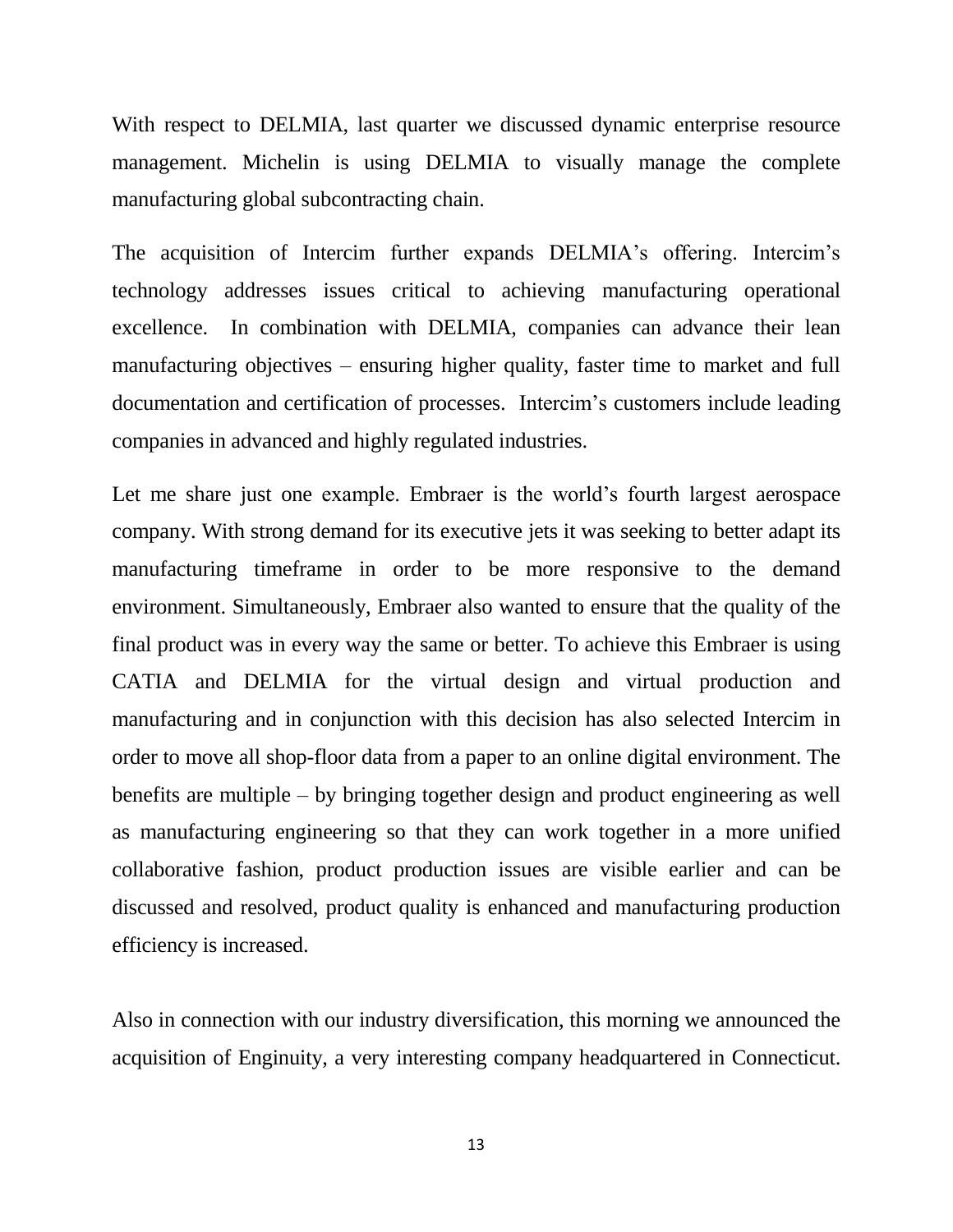Industries using its product include cosmetic, consumer packaged goods and pharmaceutical companies.

The company was founded by Dr. John Sottery. John had worked at Procter and Gamble in the area of product development formulation. About five years ago he set up a subsidiary, Enginuity PLM offering end-to-end solutions for formula-based industries including life cycle management for formulations. While a small company of 25 employees mostly focused on research and development, its client roster includes world leading formula-based companies including AkzoNobel, Coty Inc., Procter and Gamble, Merck, Revlon and Schering-Plough.

In combination with our internal development, formula-centric companies in the pharmaceutical, personal care, cosmetics, food and beverage as well as fragrance industries will be able to use ENOVIA Version6 to accelerate product innovation and product launches. By focusing on their critical processes, formula-based industries using ENOVIA Version6 will be better positioned to successfully navigate complex regulatory requirements and more effectively manage and leverage their formula, packaging and consumer intellectual property in a single, global PLM solution.

#### **Management Organizational Evolutions**

This morning we announced some evolution in our sales channel and brand leadership. With respect to CATIA Etienne Droit is now CEO, bringing his considerable strategic, applications development and sales background. Bruno Latchague has moved to our Value Solutions Channel, formerly called value selling channel. Bruno brings his PLM solutions knowledge which is important in helping our indirect channel partners' transition to a solutions-approach in their interaction